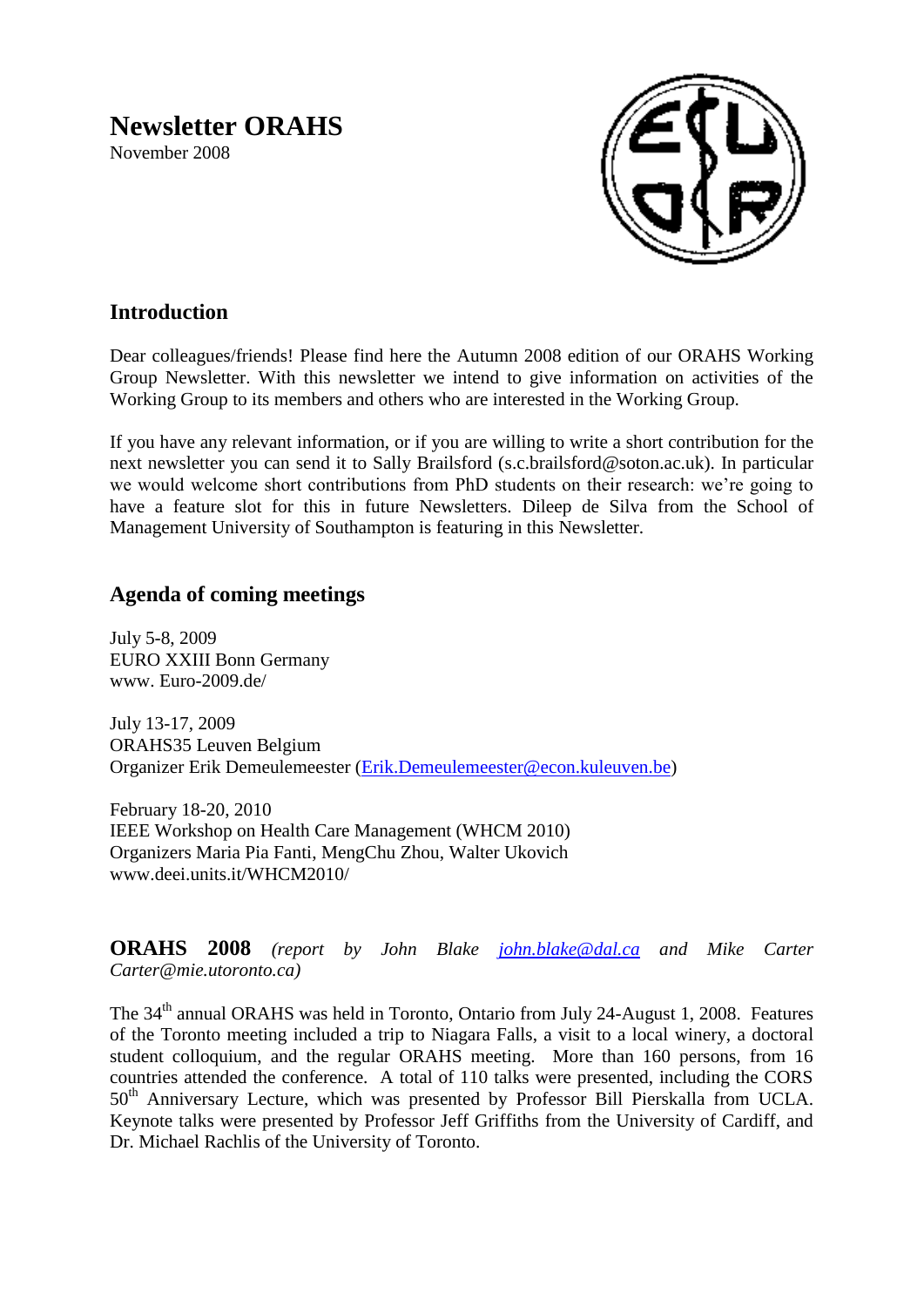The Toronto meeting marks the first time an ORAHS meeting has been held in North America and only the second time that a meeting has been held outside of Europe. From the attendees list it is clear that ORAHS is becoming a global organization with the ability to improve health care throughout the world.

We will publish a set of proceedings for the conference. The deadline for paper submission has been extended to November 30, 2008. A copy of the format for papers can be found at the conference website [http://orahs2008.mie.utoronto.ca.](http://orahs2008.mie.utoronto.ca/) We will also publish a selection of papers in INFOR, the journal of the Canadian Operational Research Society.

We would like to thank CORS for sponsoring the CORS  $50<sup>th</sup>$  Anniversary Lecture at the Toronto meeting. We would also like to thank all those people who attended the conference, the plenary speakers, our industry partners (Cancer Care Ontario, Courtyard Group, Hay Group, ILOG, SAS, Siemens and Canada Health Infoway) and the Centre for Healthcare Research at the University of Toronto for hosting the meeting. We are indebted to the Fields Institute, MITACS and EURO for providing funding for doctoral students.

We look forward to seeing everyone again next year in Leuven. Erik Demeulemeester has told us that it is occasionally possible to find interesting beer in Belgium if one is diligent and applies an appropriate search algorithm. We're looking forward to carrying out an experiment to confirm this hypothesis.

## **ORAHS 2009** *(report by Erik Demeulemeester, Erik.Demeulemeester@econ.kuleuven.be)*

The 35th Annual Conference of ORAHS will take place in the buildings of the Faculty of Business and Economics of the Catholic University Leuven (Belgium) and this between Sunday, July 12, 2009 and Friday, July 17, 2009. The general theme of the workshop is "Rethinking Health Services Management". ORAHS35 will follow the usual format of the ORAHS conferences with a welcome reception on Sunday, a hospital visit on Tuesday, a touristic trip to the beautiful medieval city of Bruges on Wednesday and a conference diner in the Faculty Club on Thursday as well as interesting presentations on Monday, Tuesday, Thursday and Friday. The website of the conference will be up and running by the end of January.

#### *PhD researchers tell their story (report by Dileep De Silva, dileep.denta@yahoo.com)*

My name is Dileep De Silva and I am a PhD student from the School of Management, University of Southampton, UK. Before I embarked on my PhD, I held quite a high post in the Government of Sri Lanka, in health care management. I am a qualified dentist by profession, with specialist qualifications in public health and oral surgery. In addition I have a MBA and professional qualifications in finance and banking.

Coming to the UK to study for a PhD was a dream come true for me. My aim is to apply System Dynamics to address a burning health policy issue, namely why so many dentists are unemployed in Sri Lanka, while there is

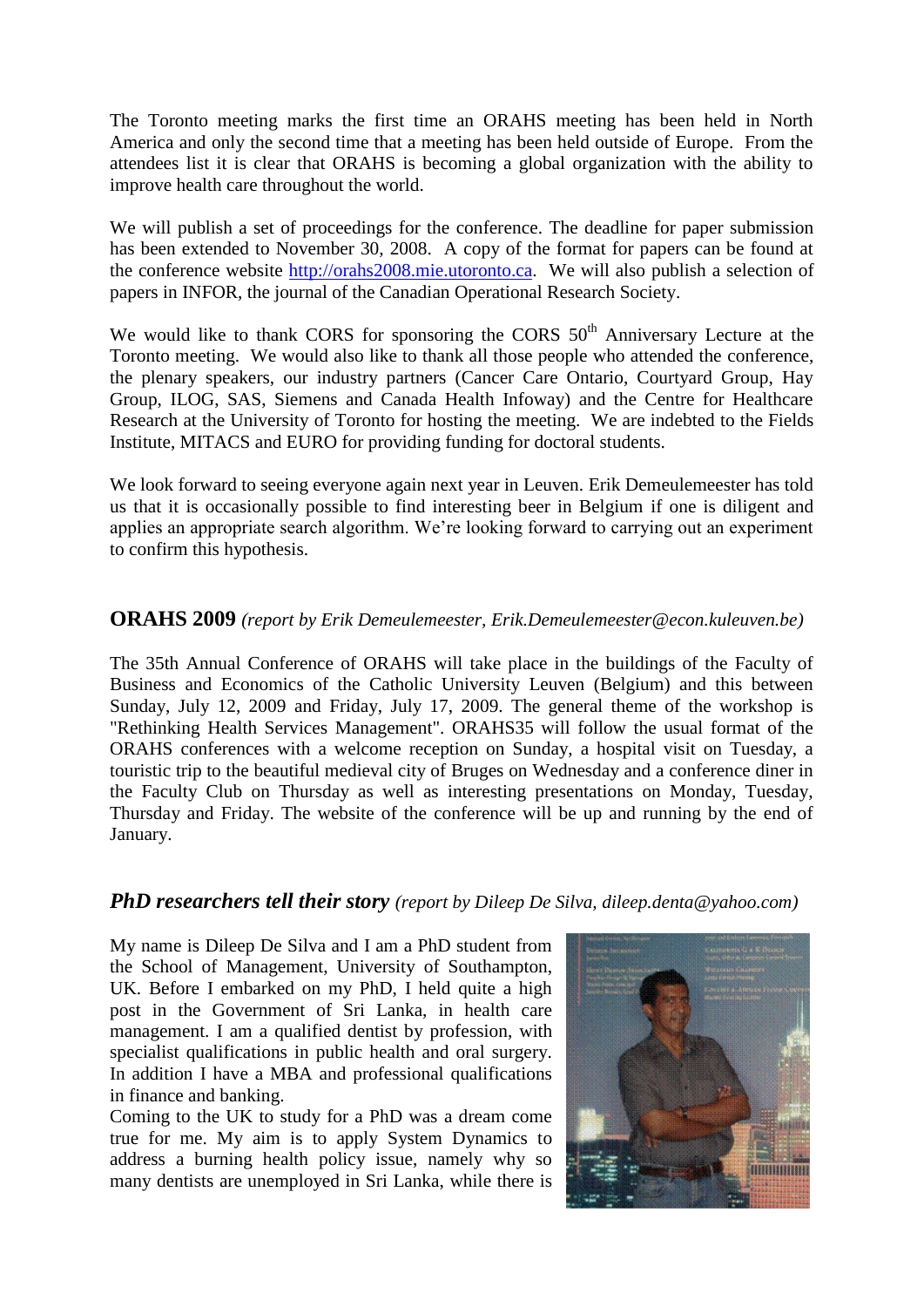unmet need for dental and oral care in our country. My basic research question is: how many dentists should Sri Lanka train in future? Sri Lanka's current dentist-to-population ratio is 1: 13500.

System Dynamics (SD) deals with "dynamic complexity". The underlying principle of SD is that over time, "structure determines behaviour". SD enables stakeholders to understand why the system behaves the way it does. Problematic and puzzling situations are investigated by first identifying feedback loops and then re-designing policies to change this feedback structure in order to improve performance. SD can be purely qualitative, but quantitative models can be developed which include stocks and flows of material, people or information. The models I am developing include realistic detail about the institutions they represent and are populated with real world data. My "dental workforce model" is composed of three independent sub-models, namely population, supply and demand. It draws its terminology, parameters and structure from my personal mental database which is enriched by my professional knowledge about dental diseases and my health administrative experience at national level for over 10 years. I hope my model will be a "powerful transitional object" for better understanding of the complex oral health policy issues in my country. These are connected with economic growth, peoples' perception on oral health and training, and employment of the dental workforce. One interesting question is to decide where to draw the line on realism, particularly in models of complex and poorly understood systems, and where data are scarce.

The annual ORAHS conference is a platform for OR professionals as well as research students in this field to meet and share their unique experiences. The ORAHS  $34<sup>th</sup>$  annual conference and the PhD workshop which preceded it, in Toronto in July 2008, was a real success in this sense. The application of OR methodologies in many health care settings were discussed at this conference. The medley of social events held throughout the conference were very well planned and organized. The trip to Niagara Falls was the best of all. This conference in Canada really helped me to widen my knowledge in "applications of OR in health care" while broadening my international outlook.

## **EURO- info**

EURO has an extensive website with information on EURO conferences and EURO Working Groups. The website contains also an annual report of ORAHS. The EURO vice-president 2 in charge of the Working Groups is Professor Marc Sevaux, University of South Brittany, Lester France, who is *ex officio* a member of our working group. For more information about EURO, see [www.euro-online.org](http://www.euro-online.org/) 

#### **Web-site news** *(report by Sally Brailsford)*

The ORAHS website can be found at [http://www.management.soton.ac.uk/orahs/.](http://www.management.soton.ac.uk/orahs/) It has recently been updated, which severely tested my IT skills in figuring out how to turn Belgium yellow. However I finally managed this and the website will shortly contain a link to the 2009 conference. It contains two lists of members, the "link members" for each country and the "national members" from that country. This is still not the full membership list as it contains fewer names than the mailing list. We are planning to develop a system to allow people to add their names and amend their details online. In addition to this, we welcome ideas and suggestions for the website.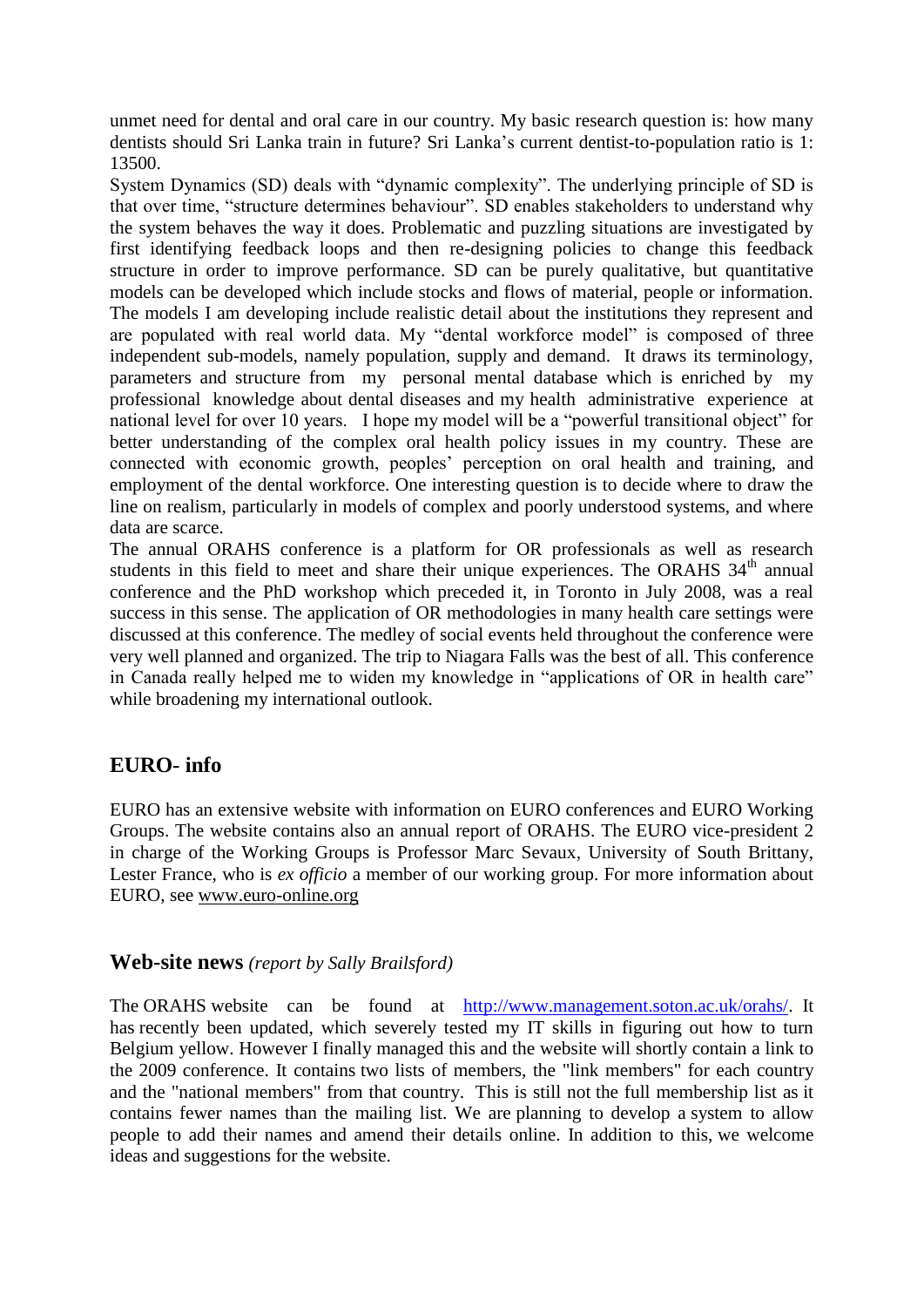## **Short communications**

## *Post conference publications of ORAHS2007 (report from Xiaolan Xie)*

The post-conference proceedings of ORAHS'2007 is now in press and will soon be distributed to participants of ORAHS2007. The proceedings, entitled "Operations Research for Health Care Delivery Engineering" and edited by Xiaolan Xie, Françoise Lorca and Eric Marcon and of nearly 600 pages, contains 43 contributed papers and 3 invited papers. We would like to thank all reviewers for their precious time.

Three special issues come out of the ORAHS2007 conference. The IJHISI (Int. J. Health Information Syst. And Informatics) special issue, edited by F. Laforest and P. Harper, is now in press and contains 5 papers. The AOR (Annals of Operations Research) special volume and the HCMS (Health Care Management Science) are in their second or third review rounds and are expected to finish before the end of the year.

## *CORU's silver anniversary (report by Martin Utley)*

On snowy Tuesday in October 2008, the Clinical Operational Research Unit (CORU) celebrated its 25th birthday. Current and former staff were joined by friends and collaborators from the worlds of academia, OR, the UK Government Department of Health and the UK national Health Service (NHS), including several from ORAHS including Sally Brailsford and Jan Vissers. We apologise that not all our friends from ORAHS could be invited but the desire to remain solvent for at least another year precluded this.

Guests heard Professor Sir Bruce Keogh, Medical Director of the NHS, talk passionately about the drive for improving quality in the health service and how this will be underpinned by innovative methods such as those developed by CORU. Also speaking at the event were current Director of CORU, Martin Utley, UCL Provost Professor Malcolm Grant and Dr William Maton-Howarth, CORU's liaison officer with Department of Health over the last 18 years.



**From left, former Directors of CORU Professor Ray Jackson and Professor Steve Gallivan, current Director Dr Martin Utley, Dr William Maton-Howarth from the Department of Health Policy Research Programme, UCL Provost Professor Malcolm Grant and Professor Sir Bruce Keogh.**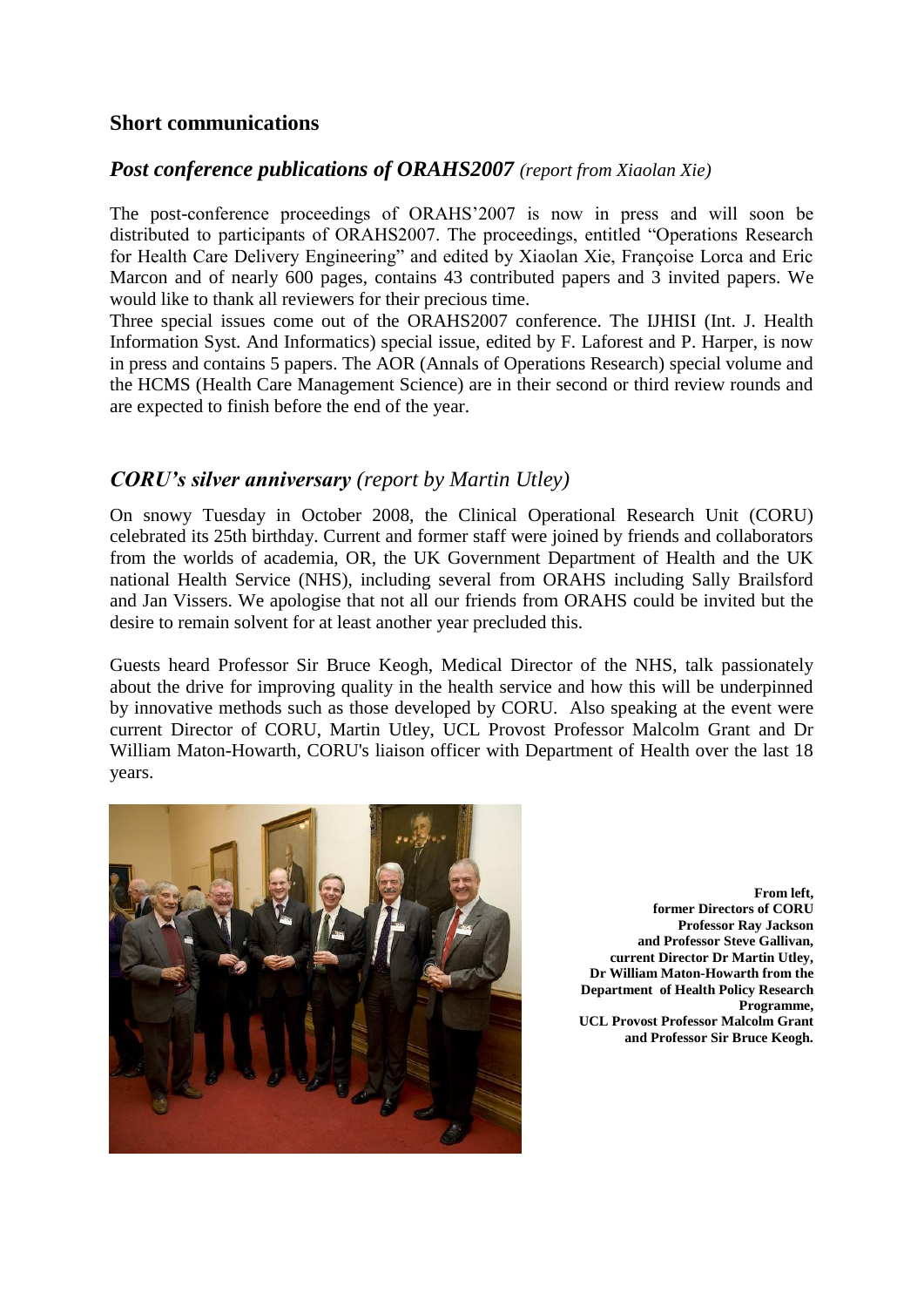CORU was established in the wake of Ray Jackson's work in the early 80s with Phil Aspden building analytical models of how patients progress through distinct health states during the course of an illness. Now, such Markov modelling is commonplace (economists no doubt think they invented it), but at the time its use was novel, particularly as a method for analysing clinical trial data in relation to cancer. The UK Department of Health decided to establish a research centre to exploit this successful linkage between OR and health care and, after twenty five years of successfully retaining their support (no mean feat), CORU continues to thrive.

Initially CORU focussed on evaluating new treatments for cancer but projects have since been undertaken in a wide range of clinical specialties and have included work on patient safety, service delivery and the monitoring of clinical outcomes. It is probably CORU's work in this last area has been most influential to date. Working with cardiothoracic surgeon Tom Treasure (who has since joined the unit), CORU developed a graphical method for riskadjusted monitoring of outcomes following cardiac surgery called the Variable Life Adjusted Display (or VLAD as it has become known). This approach is now used in every cardiac surgery unit in the UK and in 15 countries worldwide.

The current programme of research at CORU includes developing tools for the monitoring of surgical wound infection rates and of outcomes following paediatric heart surgery; assisting the restructuring of treatment services for anxiety and depression, challenging the evidence for some cancer surgery and informing policy concerning how best to reduce maternal mortality in the developing world.

One of the advantages of working in health related OR, familiar to ORAHS members, is that there is never a shortage of difficult and important problems to solve. In his address to the celebratory reception, Sir Bruce outlined a number of forthcoming policy initiatives related to the NHS that would each, in one way or another, benefit from some OR. For the UK membership of ORAHS, the future looks busy.

## *Proceedings ORAHS32 Wroclaw (report by Marek Lubicz)*

Marek has made considerable progress with the proceedings of the Wroclaw meeting in 2006. He is planning to make a book, based on the presentations but also with viewpoints. *He reports .....*

The idea of the book is twofold. Firstly - to present a number of approaches and applications of general and specific OR modelling, some of which have been discussed during  $32<sup>nd</sup>$  Annual Conference of the EURO Working Group Operational Research Applied to Health Services (ORAHS) in 2006. The chapters deal with OR contribution for health care and health policy decision making (Part 1), mental health care (Part 2), emergency health care (Part 3), clinical and health care management (Part 4).

There is an intention to enrich these parts with viewpoints by leading Polish and international health and healthcare specialists on specific topics, presently of great epidemiological importance (OR for lung / breast cancer management; OR for cardiovascular topics) or crucial for health systems reform (reorganization of mental health care, creating functional emergency medicine systems).

The last part of the book (Part 5) constitutes a selection of viewpoints on the importance and determinants of successful applications of classical and modern quantitative approaches for